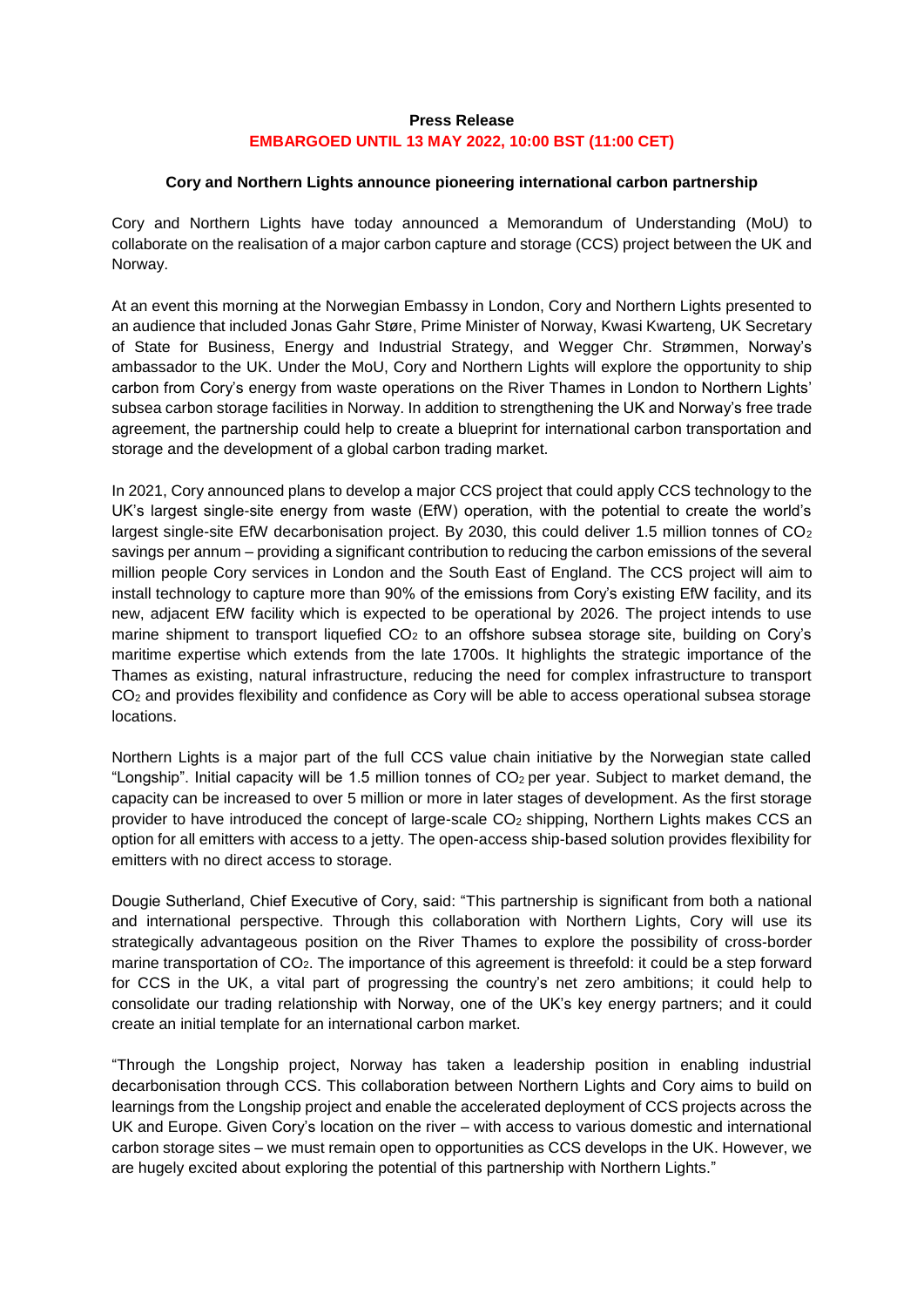Børre Jacobsen, Managing Director of Northern Lights JV, said: "Our partnership with Cory is testament to the development of CCS across Europe. Shipping redefines the concept of access to CO<sub>2</sub> storage and Northern Lights is therefore well positioned to help accelerate the development of CCS. We are looking forward to working with Cory to realise the potential of the CCS market in support of climate targets. This will require technical and commercial innovation – as well as international collaboration."

# [ENDS]

\*\*\*

## **Notes to Editors**

#### **Contact**

Ross Brown [ross.brown@corygroup.co.uk](mailto:ross.brown@corygroup.co.uk) M: +44 7932623820

Kim Bye Bruun [kim.bruun@norlights.com](mailto:kim.bruun@norlights.com)  M: +47 46920136

#### **About Cory**

- Cory is one of the UK's leading waste management and recycling companies.
- Cory operates one of the largest energy from waste facilities in the United Kingdom, with a unique river-based infrastructure on the Thames for delivering waste.
- The company currently works directly with eight London Boroughs, including Hammersmith and Fulham, Lambeth, Wandsworth, Bexley, Tower Hamlets, the Royal Borough of Kensington and Chelsea, Barking and Dagenham, and the City of London.
- Key statistics from 2021 include:
	- $\circ$  782,000 tonnes of non-recyclable waste were diverted from landfill, saving 150,000 tonnes of CO<sub>2</sub> from being released into the atmosphere.
	- o 532 GWh of baseload electricity generated.
	- o 170,000 tonnes of ash were turned into aggregate for construction.
	- o 71,000 tonnes of recyclable waste were sorted.
	- o £141.4m underlying revenue was made in 2020, with £73.6m in EBITDA.
- Cory is planning to invest more than £800 million in its operations and river infrastructure over the coming years. This includes the planned Riverside 2 energy from waste facility next to the company's existing energy from waste facility in Belvedere.

For further information, please visit<http://www.corygroup.co.uk/>

## **About Northern Lights**

Northern Lights is responsible for developing and operating CO<sub>2</sub> transport and storage facilities, open to third parties, as part of Longship, the Norwegian Government's full-scale carbon capture and storage project. When it starts operations in 2024, it will be the first ever cross-border, open-source CO<sub>2</sub> transport and storage infrastructure network, shipping CO<sup>2</sup> to an onshore receiving terminal at Øygarden on the Norwegian west coast, before being transported by pipeline for permanent storage in a reservoir 2,600 metres under the seabed. In Phase 1, Northern Lights will provide  $CO<sub>2</sub>$  storage